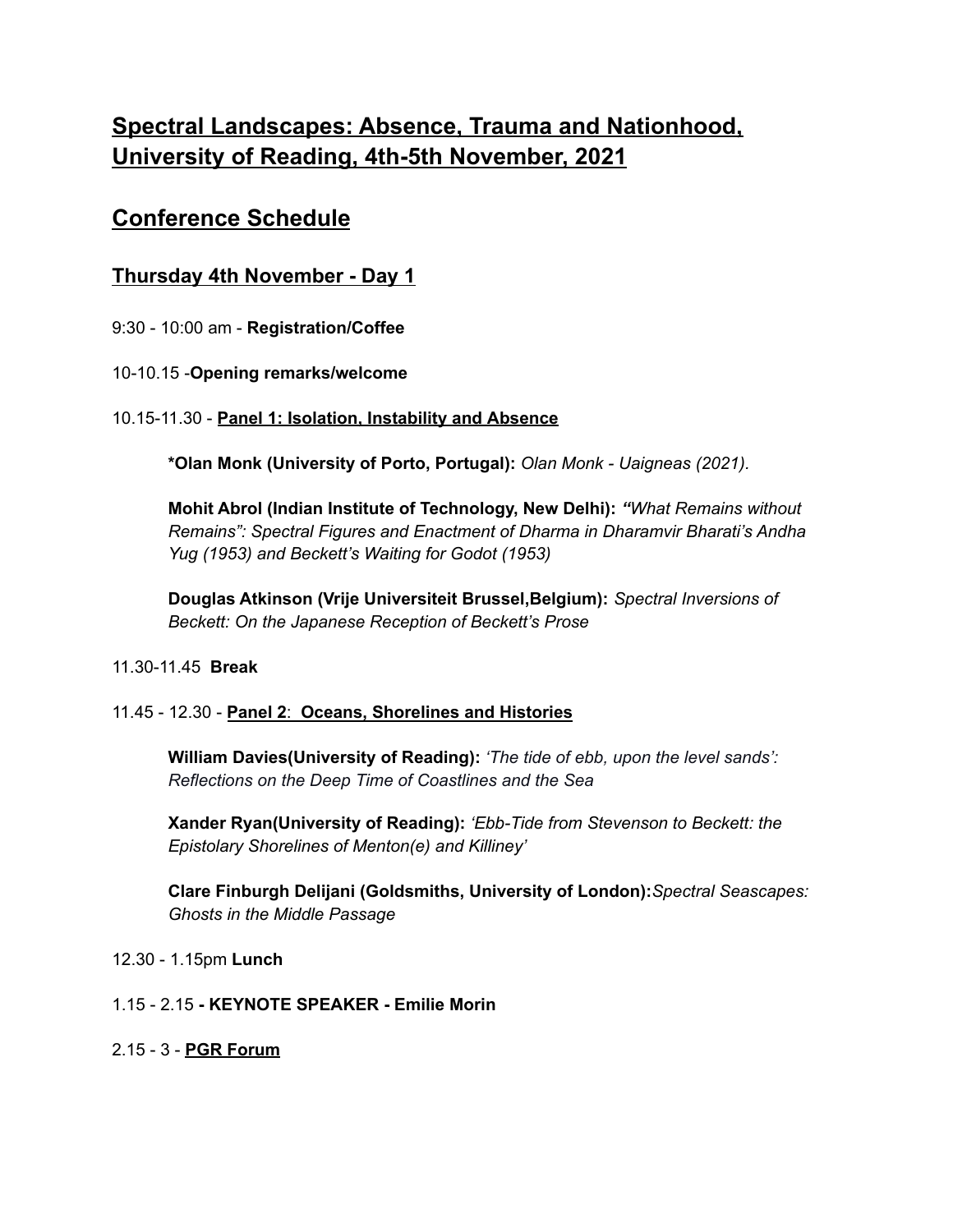**Vanesa Cotroneo (Friedrich-Alexander-Universität Erlangen-Nürnberg):** *Intermediality, Ghostly Landscapes, and Sustainability in Samuel Beckett's Theater*

**Bryony Taylor (Northumbria University, Newcastle):** *Systemic Trauma in British Theatre*

**Jp McMahon (NUI Galway):** *"Lobster Ecology: Performing Animals with Beckett"*

**Hajin Park (University of Reading):** *Video cassette technology and the reproduced self-image in … but the clouds…: memory, creation and unconsciousness by means of an optical device*

**Scarlett Butchers (University of Lincoln):** *David Rudkin and his depiction of the relationship between people and the land*

### 3-3.15 **Break**

### 3.15-4.30 - **Panel 3: Sonic Landscapes**

**Tyler Bouque (University of Huddersfield):** *" 'From Inner to Outer Shadow': Absence and Loss in the Musical Landscape of Feldman and Beckett's 'Neither'"*

**Robert Baker - White (William's College, Massachusetts):** *Disembodied Voices/Necessary Landscapes: Beckett's Radio Drama*

**Harry Parks (University of Glasgow):** *Segregating and Contouring the Soundscape: Maurice Merleau-Ponty and Samuel Beckett's 'Cascando'.*

#### 4.30-4.45 **Break**

### 4.45-6pm **Panel 4: Margins, Borderlines and Identity**

**Trish McTighe (Queen's University, Belfast):** *Drawing in the Margins: Borderland Godot and Across and In-Between*

**Hannah Simpson (St Anne's College, Oxford):** *Invoking Beckett: Beckett's Legacy in Northern Irish Poetry*

**Alicia Nudler (University of Rio Negro, Argentina):** *Stops in Krapp´s Last Tape. A reflection on individual and collective memory and archives*

6pm **- End of day remarks/ Wine reception followed by an optional conference dinner, location TBC.**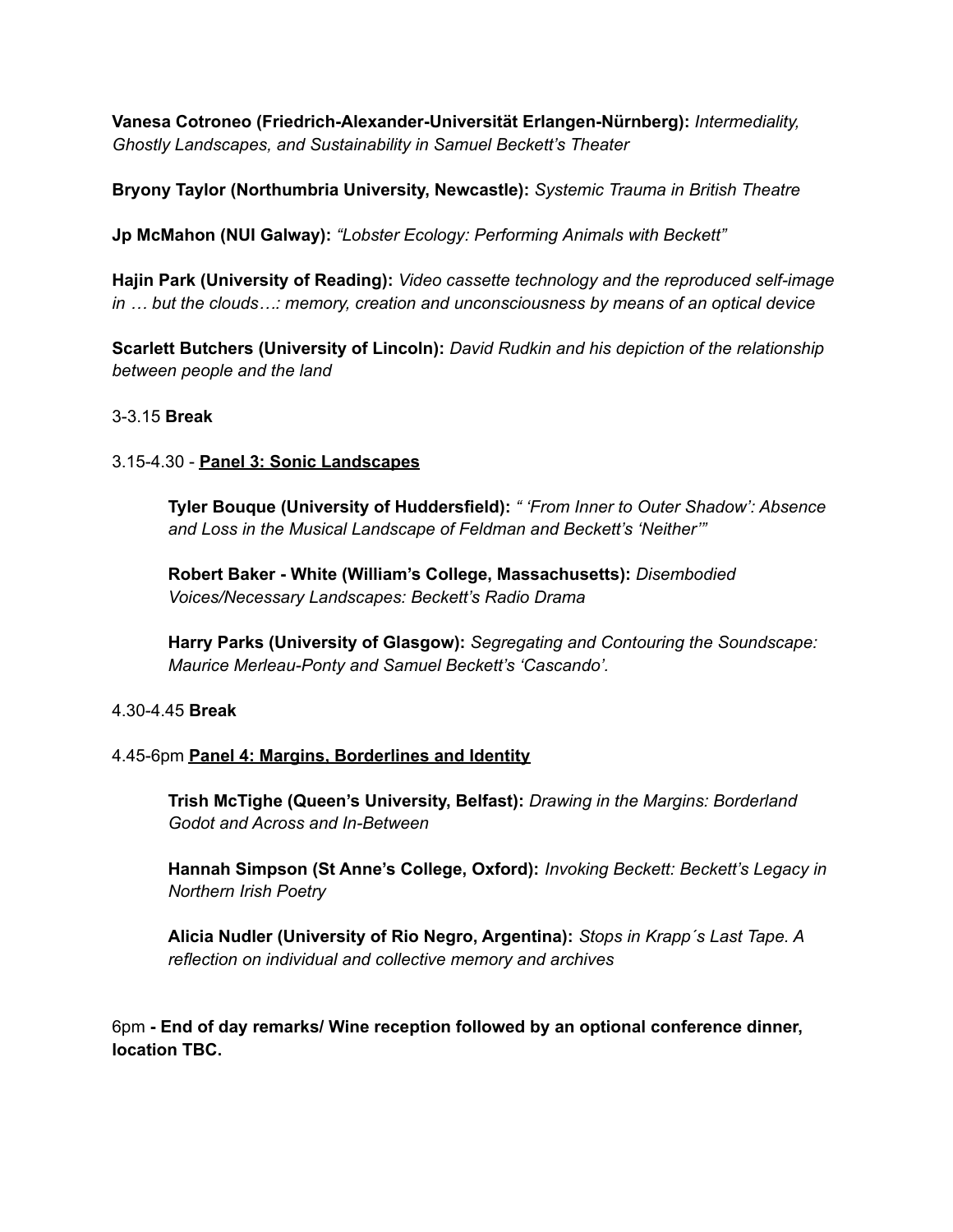**----------------------------------------**

## **Friday 5th November - Day 2**

9.30-10.00 **Arrival/Tea and Coffee**

## 10.00-11.15 **Panel 1: Spectres of Technology**

**Jonathan Bignell (University of Reading):** *Beckett's Television for the Vast Wasteland*

**Celia Graham- Dixon (University of Reading):** *A situated, aesthetic and material analysis of the television version of Footfalls, directed by Walter Asmus (1990)*

**\*Evangelia Dandaki & Thomas Symeonidis (Central Saint Martins, UAL & National Technical University of Athens, Greece):** *System of vision, self-perception and narrative in Ill seen Ill said*

## 11.15 -11.30 **Break**

## 11.30 - 12.30 - **KEYNOTE SPEAKER - Sarah Jane Scaife: Company SJ**

12.30 -1.15 - **Lunch**

### 1.15 - 2.30 - **Panel 2: Trauma and the Ghosts of Institutionalism**

**Shane O'Neill (University of Limerick):** *"'…parents unknown…unheard of…': Re-reading Not I in light of the 'Mother and Baby Homes Report', January 2021"*

**Chloe Duane (University of Reading):** *Institutional Scenography: Exploring historical and contemporary marginalisation in Company SJ's The Women Speak.*

**Dunlaith Bird (Université Sorbonne Paris Nord):** *'You know what she died of, Mother Pegg? Of darkness…': Samuel Beckett, Sean Keating, and the Shannon Scheme.*

### 2.30- 2.45 **Break**

### 2.45 - 4 - **Panel 3: Memory, Landscape and the Revenant**

**Roger Owen (Aberystwyth University, Wales):** *The Horror of Returning in Meini Gwagedd (1944)*

**David Pattie (University of Birmingham):** *Who is this who is coming?: Beckett and MR James.*